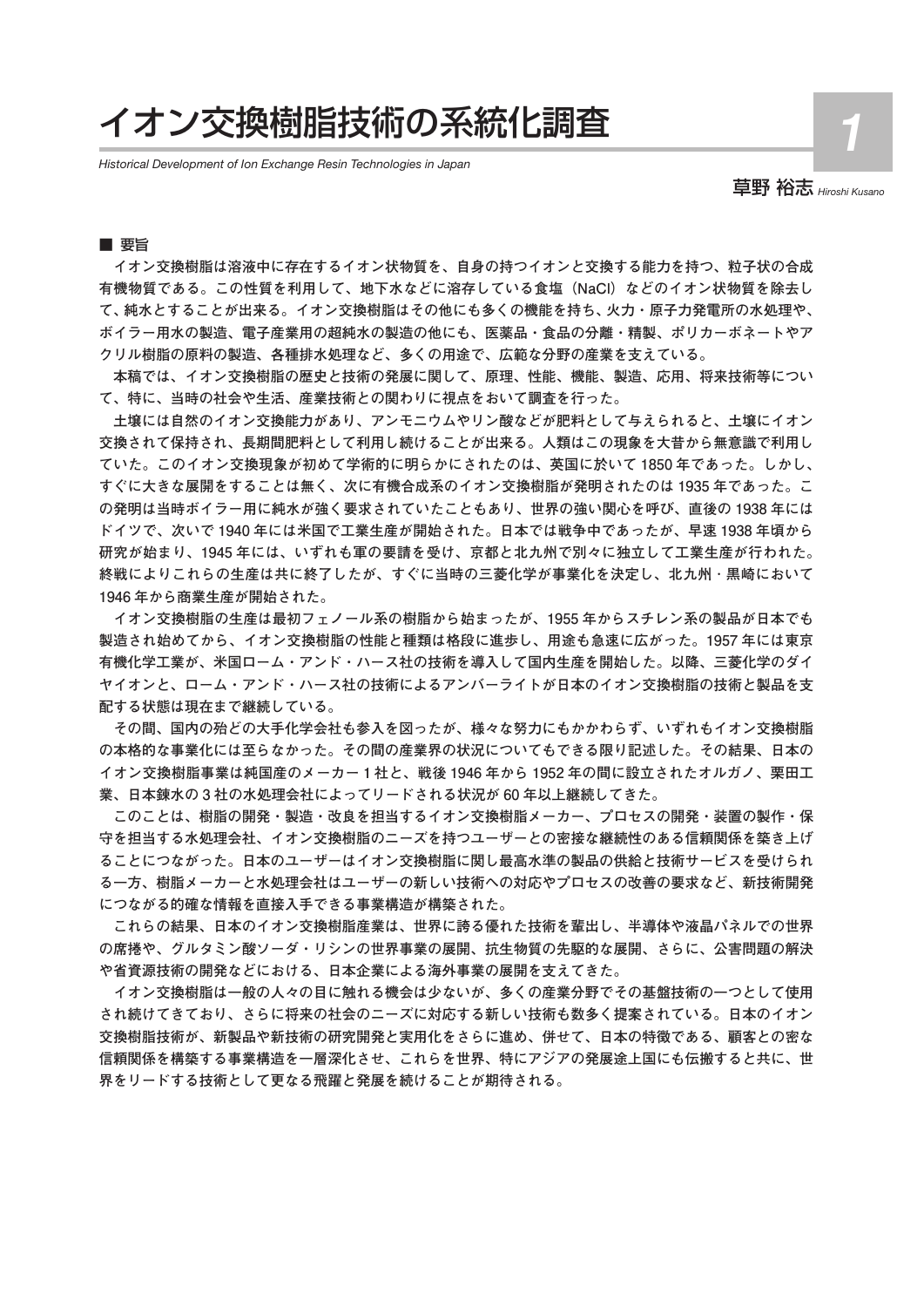#### ■ Abstract

Ion exchange resins are particulate synthetic organic substances with properties that make them capable of exchanging ions within the resin with various ions in a solution. Utilizing these properties, ion exchange resins can be used to make pure water from groundwater by removing salt (NaCl) and other ionic substances dissolved in the water. Ion exchange resins also provide many other interesting functions, and as such have a wide range of industrial applications. For instance, ion exchange resins are used for water treatment in thermal and nuclear power plants, and for production of ultra-pure water used in the electronics industry. They are also used for separation and purification in the manufacture of pharmaceuticals and food products, for manufacturing raw materials for polycarbonates and acrylic thermoplastic resins, and for a variety of wastewater treatments.

This study looks into the history of ion exchange resins and related technological developments, with respect to related theories, performance, functions, manufacturing, applications and future technologies, with a particular focus on their role in relation to contemporary society, lifestyles and industrial technologies.

As soil has natural ion exchange capability, soil treated with fertilizer can exchange ions contained in the fertilizer, such as ammonium ions, phosphate ions and potassium ions. These ions retained in the soil can be used as fertilizer for a certain period of time, without further application of fertilizer. Humankind has been taking advantage of this phenomenon since long ago, despite a lack of knowledge about how it works. In 1850, scientists in the United Kingdom finally discovered the science behind the ion exchange phenomenon. However, that discovery failed to result in any significant practical developments right away, and it wasn't until 1935 that the next big invention was made—that of synthetic organic ion exchange resins.

This invention attracted great interest worldwide as the purified water used for boilers had been strongly needed at the time. Soon after, industrial production of ion exchange resins began in Germany in 1938, then in the U.S. in 1940. Although at war, Japan promptly started research on ion exchange resins in 1938, and then proceeded with industrial production of the resins respectively in Kyoto and Kitakyushu in 1945, in both cases upon request of the military. With the end of the war bringing a stop to production in both locations, Mitsubishi Chemical Corporation swiftly decided to pursue commercial opportunities for ion exchange resins, and accordingly launched commercial production in 1946 at facilities in Kurosaki, Kitakyushu City.

The initial products of ion exchange resins were made of phenol-based resins, but then after styrene-based products were started to manufacture also in Japan in 1955, the performance and types of ion exchange resins greatly improved and their application also became rapidly more widespread. In 1957, Tokyo Organic Chemical Industries Ltd. launched production of ion exchange resins in Japan using licensed technology from the U.S. Rohm and Haas Company. Since then, Mitsubishi Chemical Corporation's DIAION and Amberlite, which uses Rohm and Haas technology, have held a dominant position in Japan's ion exchange resins and its technology for many years, and up to this day.

During that time, most of Japan's major chemical companies attempted to enter the market, but were unable to achieve full-fledged commercial viability of ion exchange resins despite their various efforts. This study details such developments in the industry over that time frame, as much as possible. As a consequence of unique developments, Japan's ion exchange resin industry came to be led by a single purely domestic manufacturer, Mitsubishi Chemical, and the three water treatment companies, Organo Co., Kurita Water Industries Ltd., and Nippon Rensui Co., all three having been founded in the post-war period, between 1946 and 1952. These four players have dominated the industry for more than 60 years.

Because of the prolonged dominance with continuity, the industry is now marked by close ties and longstanding relationships among players in three roles: ion exchange manufacturers who look after the research and development, production and improvement of resins; water treatment companies who look after the process development, construction and maintenance of equipment; and end users who discover practical needs to which the innovative application of ion exchange resins can be made. In Japan, the superior business structure has taken shape that enables users who purchase ion exchange resins to be assured of top-notch products and technological services, while resin manufacturers and water treatment companies can directly access accurate information with respect to customer demands for developing new technologies and improving processes.

Consequently, Japan's ion exchange resin industry has turned out a lot of world-class technologies, thereby underpinning overseas expansion of Japanese companies with respect to semiconductors and liquid crystal displays which have taken the world by storm, the development of the global monosodium glutamate and lysine business, the trailblazing expansion of antibiotics and other pharmaceuticals, as well as the development of advanced environment protection processes and resource-conserving technologies.

Although few people ever have the opportunity to view ion exchange resins first-hand, the substances are bound to remain an underlying technology in countless industries, and new technologies that will address social needs in the future are being constantly developed and proposed. Japan's technological competence in the realm of ion exchange resins is anticipated to make further strides, amid further research and development efforts and